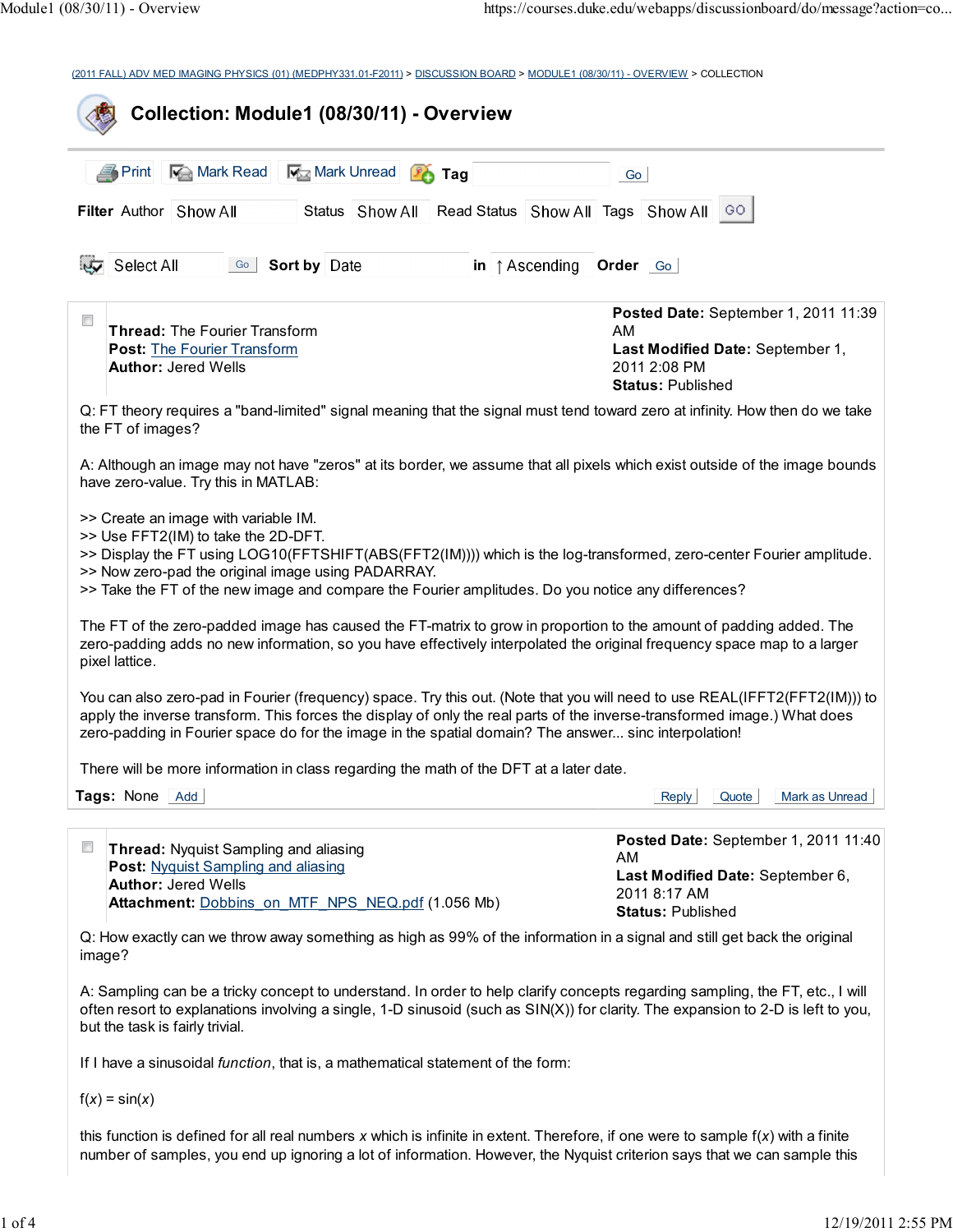function at a frequency greater than twice the maximum frequency contained within the signal and still retain all of the information of the original signal. If you refer back to Dr. Dobbins' aliasing slide from the first lecture, you see that the high-frequency sinusoid was not sampled according to the Nyquist criterion in that fewer than  $2<sup>*</sup>$  f<sub>max</sub> samples were taken along the time course of the signal resulting in a string of samples which looks like a sinusoid of different frequency (i.e. it masquerades as or takes the alias of a different frequency). Try doing the following:

>> Draw a simple sinusoid which contains one full modulation every 5 cm on your paper. >> Now draw vertical bars spaced as every 5 cm so that they intersect your sinusoid.

The intersections of the vertical bars a your signal are samples. If you observe only the samples, you should see that a line of zero-slope connects them all. Your sub-Nyquist sampling has resulted in the "detection" of a zero-frequency sinusoid. How unfortunate!

>> Using the same drawing from above, draw an additional sample in-between every pair of original samples so that the sampling frequency is now twice that of your original sampling frequency. >> Using the lowest-frequency sinusoid possible, try to connect the dots/samples.

An infinite number of sinusoids can be used to fit these data, but all of those sinusoids have the same (minimum) frequency. If you were to again sample at *slightly* higher sampling rate (1 sample per 2.49999999 cm), you would instantly be able to reproduce the original sinusoid with exact frequency, phase and amplitude since you are sampling above the Nyquist sampling rate. (This is because the general form of a sinusoid is  $f(x) = A \sin(ux + p)$ ).

In essence, as Dr. Dobbins said before, sampling of a band-limited signal limits the set of possible interpolation points between samples until we reach the Nyquist threshold which tells us that we know all of the values of the original function exactly (given that we know the maximum frequency contained in the original signal). This is achieved through sinc-interpolation which is discussed briefly in the other thread via an example.

Q: I didn't quite get why sampling creates replicas of F(u) in Fourier space.

A: The concept of aliasing is derived from the same reason that we see replicas of a sampled function in Fourier space. First, we know that the FT of a comb (sampling) function in the spatial domain is also a comb function in the frequency domain. Second, we all know that multiplication (sampling) in one domain is equivalent to convolution in the other domain. Therefore, the multiplication of a comb function with a spatial function (image) is the same as convolving the FT of the comb function with the FT of the image which result in the replicates observed in frequency space. With regard to aliasing, if the original samples are too far apart in the spatial domain, the replicates in the frequency domain will end up being too close together. Due to superposition, the high-frequency tails of the replicates overlap those of adjacent replicates resulting in the phenomenon known as aliasing. Because of the overlap, the signals sum and we are unable to retrospectively separate the aliased signals. There will be more on this topic in future lectures. For more information, see p. 176 of Dr. Dobbins theoretical paper on MTF, NPS and DQE from Medical Physics (attached).

**Tags:** None Add **Add** Add Reply Quote Mark as Unread Reply Quote Mark as Unread

 $\Box$ Thread: The Fourier Transform Post: RE: The Fourier Transform Author: Nooshin Kiarashi Attachment: results.tif (476.436 Kb) Posted Date: September 1, 2011 3:42 PM Last Modified Date: September 1, 2011 3:46 PM Status: Published

Thanks for the explanations. I tried the zeropadding in frequency domain and would like to share the outcome. Note the size of the final spectrum and image in the attached file. Below is the code used to generate it.

a = imread('cameraman.tif'); figure; subplot(2,2,1); imagesc(a); colormap gray; title('original image')

 $A = fftshift(fft2(a))$ ; subplot(2,2,2); imagesc(log(abs(A))); colormap gray; title('original spectrum')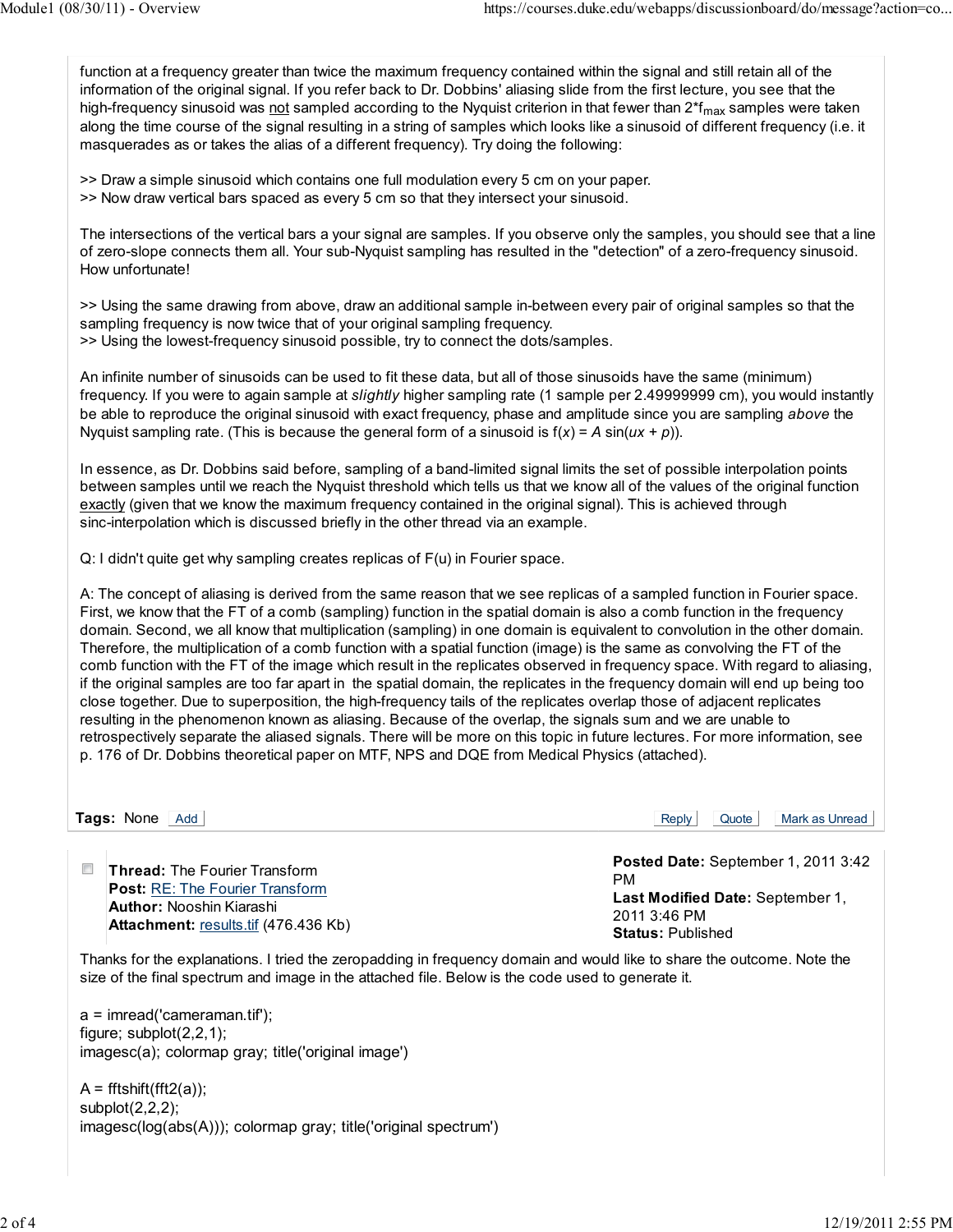| $Ap = padarray(A, [100 100], 'both');$                                                                                                                                                                                                  |                                                                                                                                                                                                                                                                                                                                                                            |
|-----------------------------------------------------------------------------------------------------------------------------------------------------------------------------------------------------------------------------------------|----------------------------------------------------------------------------------------------------------------------------------------------------------------------------------------------------------------------------------------------------------------------------------------------------------------------------------------------------------------------------|
| subplot $(2,2,3)$ ;<br>imagesc(log(abs(Ap))); colormap gray; title('zeropadded spectrum')                                                                                                                                               |                                                                                                                                                                                                                                                                                                                                                                            |
| $ap = \frac{ifft2(Ap)}{i}$<br>subplot $(2,2,4)$ ;                                                                                                                                                                                       |                                                                                                                                                                                                                                                                                                                                                                            |
| imagesc(abs(ap)); colormap gray; title('final image')                                                                                                                                                                                   |                                                                                                                                                                                                                                                                                                                                                                            |
| print -dtiff results                                                                                                                                                                                                                    |                                                                                                                                                                                                                                                                                                                                                                            |
| Tags: None Add                                                                                                                                                                                                                          | Mark as Unread<br>Reply<br>Quote                                                                                                                                                                                                                                                                                                                                           |
|                                                                                                                                                                                                                                         |                                                                                                                                                                                                                                                                                                                                                                            |
| $\Box$<br><b>Thread: The Fourier Transform</b>                                                                                                                                                                                          | Posted Date: September 2, 2011 12:12<br>AM                                                                                                                                                                                                                                                                                                                                 |
| Post: RE: The Fourier Transform                                                                                                                                                                                                         | Last Modified Date: September 2,                                                                                                                                                                                                                                                                                                                                           |
| <b>Author: Jered Wells</b>                                                                                                                                                                                                              | 2011 12:12 AM<br><b>Status: Published</b>                                                                                                                                                                                                                                                                                                                                  |
| Thank you very much for your contribution, Nooshin. It took me a while to figure out that zero-padding in MATLAB is an<br>and easy solution was actually hiding right there under my nose! I'm glad this example could be of some help. | exact execution of sinc-interpolation. For the longest time I tried writing my own sinc-interpolation algorithm while the quick                                                                                                                                                                                                                                            |
| Tags: None Add                                                                                                                                                                                                                          | Quote<br>Mark as Unread<br>Reply                                                                                                                                                                                                                                                                                                                                           |
| <b>Thread: The Fourier Transform</b><br>$\overline{\phantom{a}}$<br>Post: RE: The Fourier Transform<br>Author: Lynda Ikejimba                                                                                                           | Posted Date: September 7, 2011 10:47<br>AM<br><b>Status: Published</b>                                                                                                                                                                                                                                                                                                     |
| now interpolated data to make conclusions about whatever it is one is analyzing, as opposed to using the "true" FT.<br>the FT of this image always be convolved with a sinc, regardless of additional padding or not?                   | Another question is: whenever we take the DFT of an image, aren't we effectively multiplying by a 2D rect function? Won't                                                                                                                                                                                                                                                  |
|                                                                                                                                                                                                                                         |                                                                                                                                                                                                                                                                                                                                                                            |
| Any ideas?                                                                                                                                                                                                                              |                                                                                                                                                                                                                                                                                                                                                                            |
|                                                                                                                                                                                                                                         | Quote<br>Mark as Unread<br>Reply                                                                                                                                                                                                                                                                                                                                           |
| Thread: The Fourier Transform<br>$\overline{\phantom{a}}$<br>Post: RE: The Fourier Transform                                                                                                                                            | AM.                                                                                                                                                                                                                                                                                                                                                                        |
| <b>Author: Jered Wells</b>                                                                                                                                                                                                              | Posted Date: September 8, 2011 10:25<br><b>Status: Published</b>                                                                                                                                                                                                                                                                                                           |
| Tags: None Add<br>Lynda:                                                                                                                                                                                                                |                                                                                                                                                                                                                                                                                                                                                                            |
| MATLAB does automatically pad your images up to the next power of 2 when you call FFT, but you will notice that the<br>MROWSxMCOLS thus forcing sinc interpolation of the result. The same is true for the inverse transform.           | actual transformed image is still the same size as your original, meaning that you have not actually done any interpolation.<br>Rather, MATLAB is simply using the next power of 2 in order to accelerate processing. However, you can change the size<br>of the padded array by calling FFT2(X,MROWS,NCOLS) in order to force MATLAB to produce a result which has a size |

original question, the MTF of a rectangular pixel basis function is the magnitude of a sinc function which indeed